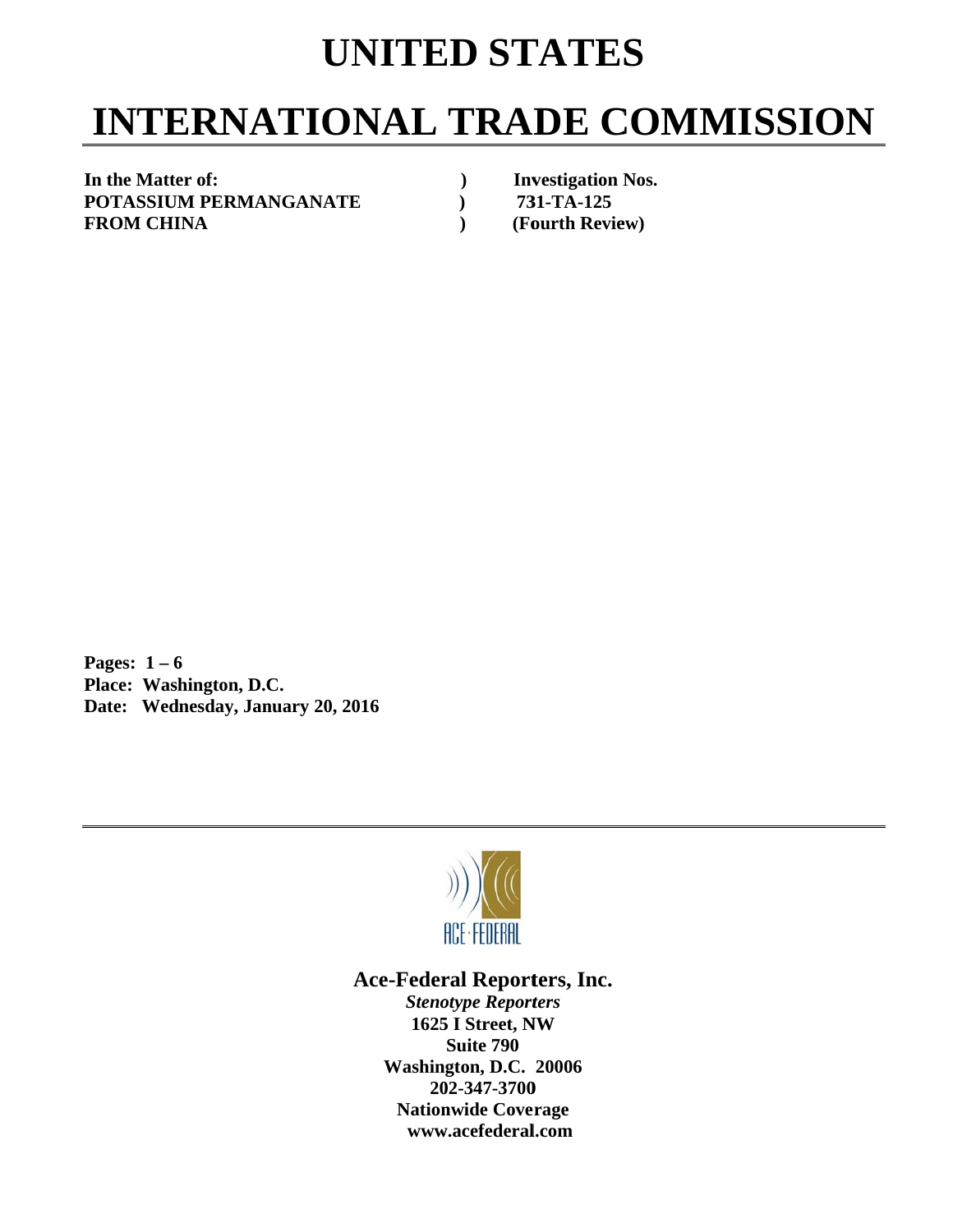1 THE UNITED STATES INTERNATIONAL TRADE COMMISSION 2 3 In the Matter of: (a) Investigation Nos.: 4 POTASSIUM PERMANGANATE ) 731-TA-125 5 FROM CHINA ) (FOURTH REVIEW) 6 7 Wednesday, January 20, 2016 8 Main Hearing Room (Room 101) 9 U.S. International 10 Trade Commission 11 500 E Street, S.W. 12 Washington, D.C. 13 The meeting, commenced, pursuant to notice, at 14 11:00 a.m., before the Commissioners of the United States 15 International Trade Commission, the Honorable Meredith M. 16 Broadbent presiding. 17 18 19 20 21 22 23 24 25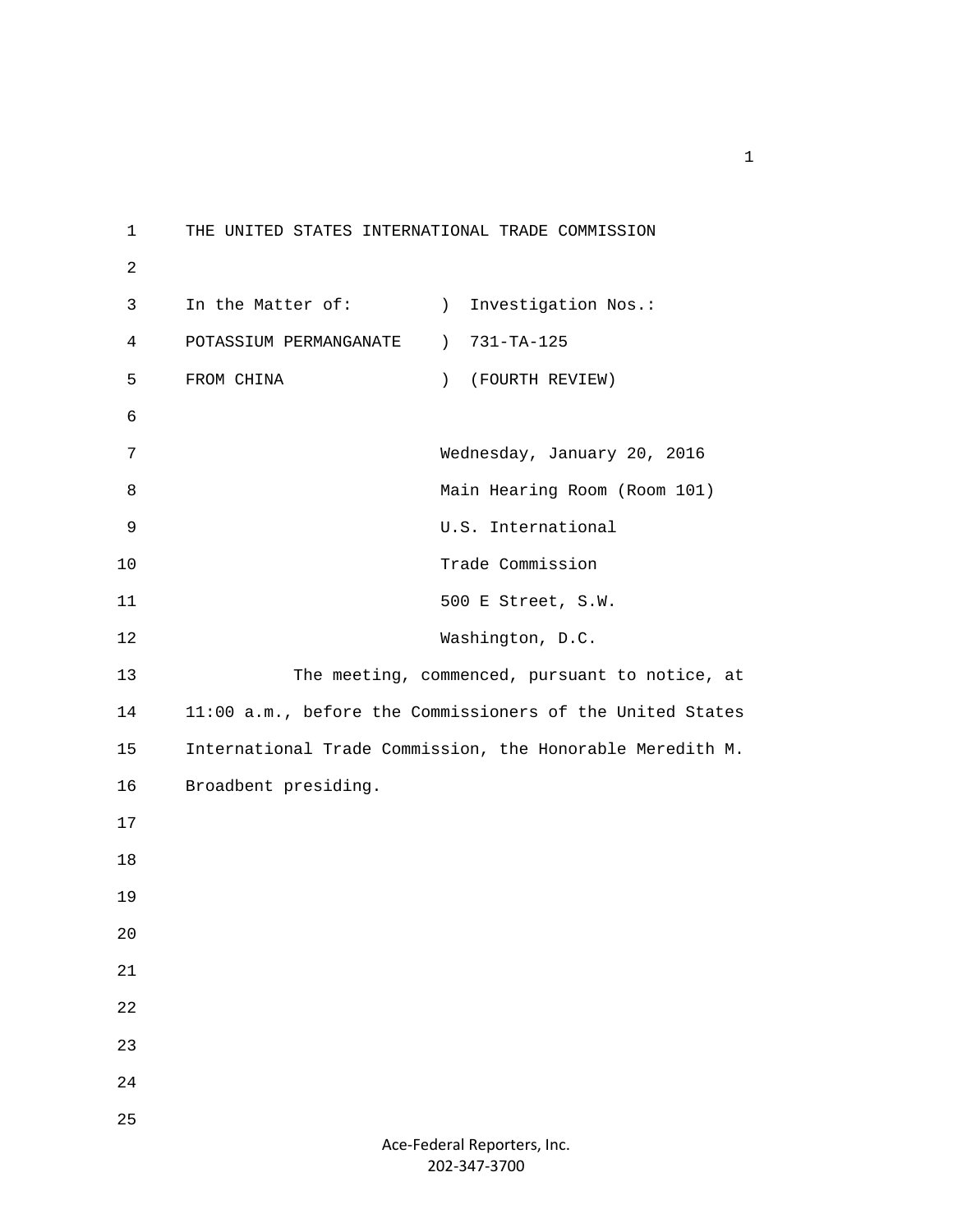#### 1 APPEARANCES:

| $\overline{2}$ | On behalf of the International Trade Commission:  |
|----------------|---------------------------------------------------|
| 3              | Commissioners:                                    |
| $\overline{4}$ | MEREDITH M. BROADBENT, CHAIRMAN (presiding)       |
| 5              | DEAN A. PINKERT, VICE CHAIRMAN                    |
| 6              | IRVING A. WILLIAMSON, COMMISSIONER                |
| 7              | DAVID S. JOHANSON, COMMISSIONER                   |
| 8              | F. SCOTT KIEFF, COMMISSIONER (via telephone)      |
| 9              | RHONDA K. SCHMIDTLEIN, COMMISSIONER (via          |
| 10             | telephone)                                        |
| 11             |                                                   |
| 12             |                                                   |
| 13             | Staff:                                            |
| 14             | CHRISTOPHER ROBINSON, INTERNATIONAL TRADE ANALYST |
| 15             | BENJAMIN ALLEN, ATTORNEY-ADVISOR                  |
| 16             | FRED RUGGLES, SUPERVISORY INVESTIGATOR            |
| 17             |                                                   |
|                | WILLIAM R. BISHOP, SUPERVISORY HEARINGS AND       |
| 18             | INFORMATION OFFICER                               |
| 19             | SONIA PARVEEN, STUDENT INTERN                     |
| 20             |                                                   |
| $2\sqrt{1}$    |                                                   |
| 22             |                                                   |
| 23             |                                                   |
| 24             |                                                   |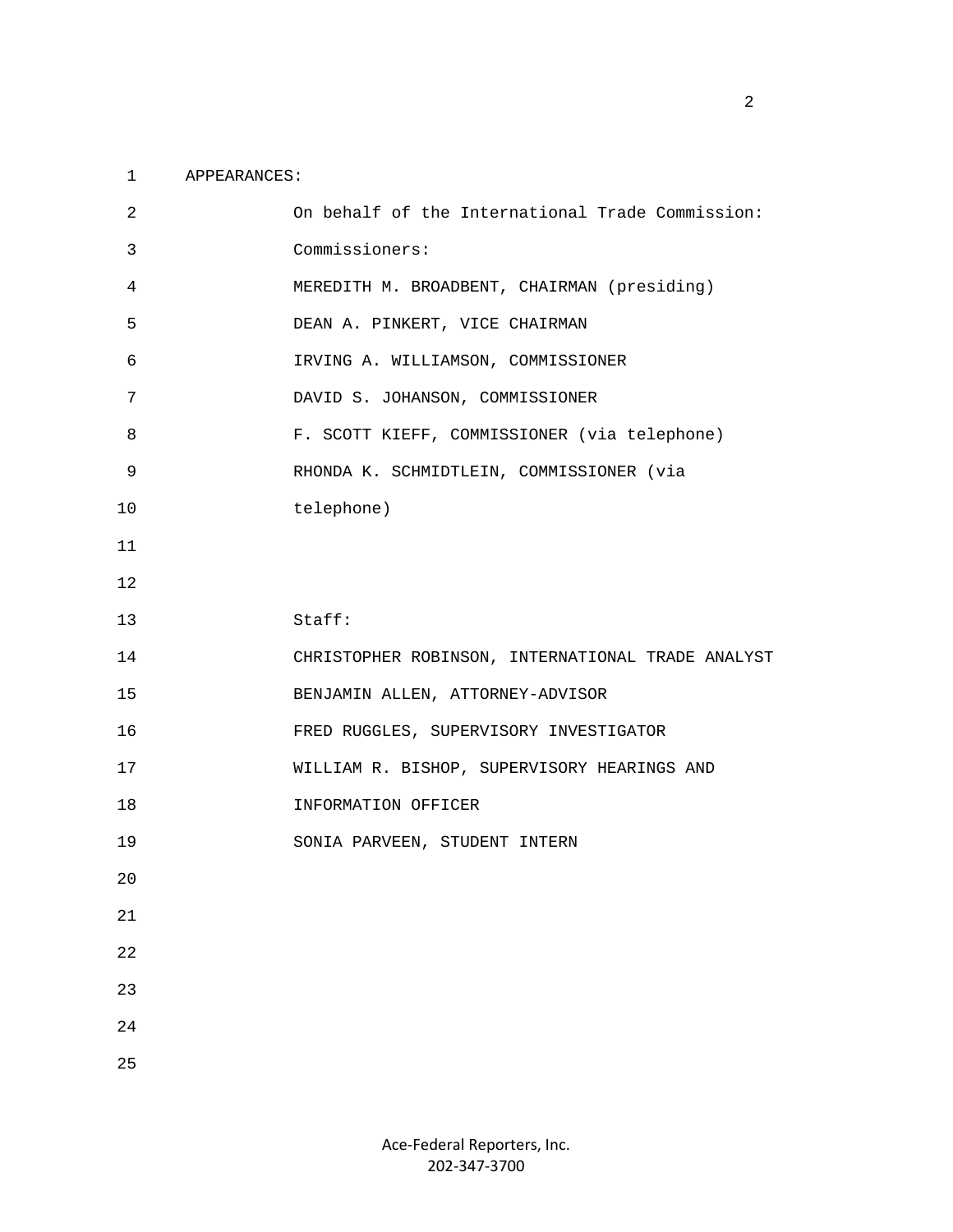| 1  | PROCEEDINGS                                                              |
|----|--------------------------------------------------------------------------|
| 2  | (11:01 a.m.)                                                             |
| 3  | CHAIRMAN BROADBENT: Good morning.<br>This meeting                        |
| 4  | of the U.S. International Trade Commission will now come to              |
| 5  | Welcome to Commissioners Kieff and Schmidtlein, who<br>order.            |
| 6  | are participating by telephone. Hello?<br>Hello?                         |
| 7  | Commissioner Kieff, are you there?                                       |
| 8  | COMMISSIONER KIEFF: I'm here, but I have a hard                          |
| 9  | time hearing you.                                                        |
| 10 | COMMISSIONER SCHMIDTLEIN: I'm here as well, but                          |
| 11 | can't hear you very well.                                                |
| 12 | CHAIRMAN BROADBENT: I understand. Okay, just                             |
| 13 | hang in there for a sec. Um, I just wanted to acknowledge                |
| 14 | that today is the first vote at the end of the supervision               |
| 15 | of our new Director of Investigations, Michael Anderson.<br>$\mathbb{I}$ |
| 16 | want to welcome him to his new post. We're very excited to               |
| 17 | have him in place. I understand that there are no agendas                |
| 18 | for future meetings, minutes, ratification lists or                      |
| 19 | outstanding action jackets to consider.                                  |
| 20 | Next, we turn to the vote on Investigation Number                        |
| 21 | It's a Fourth Review, Potassium Permanganate from<br>731-125.            |
| 22 | Welcome to Mr. Ruggles and to the staff who<br>China.                    |
| 23 | participated in this investigation. Are there any questions              |
| 24 | for the staff? Are there any additions or corrections to                 |
| 25 | the staff report?                                                        |

Ace‐Federal Reporters, Inc. 202‐347‐3700

<u>3</u>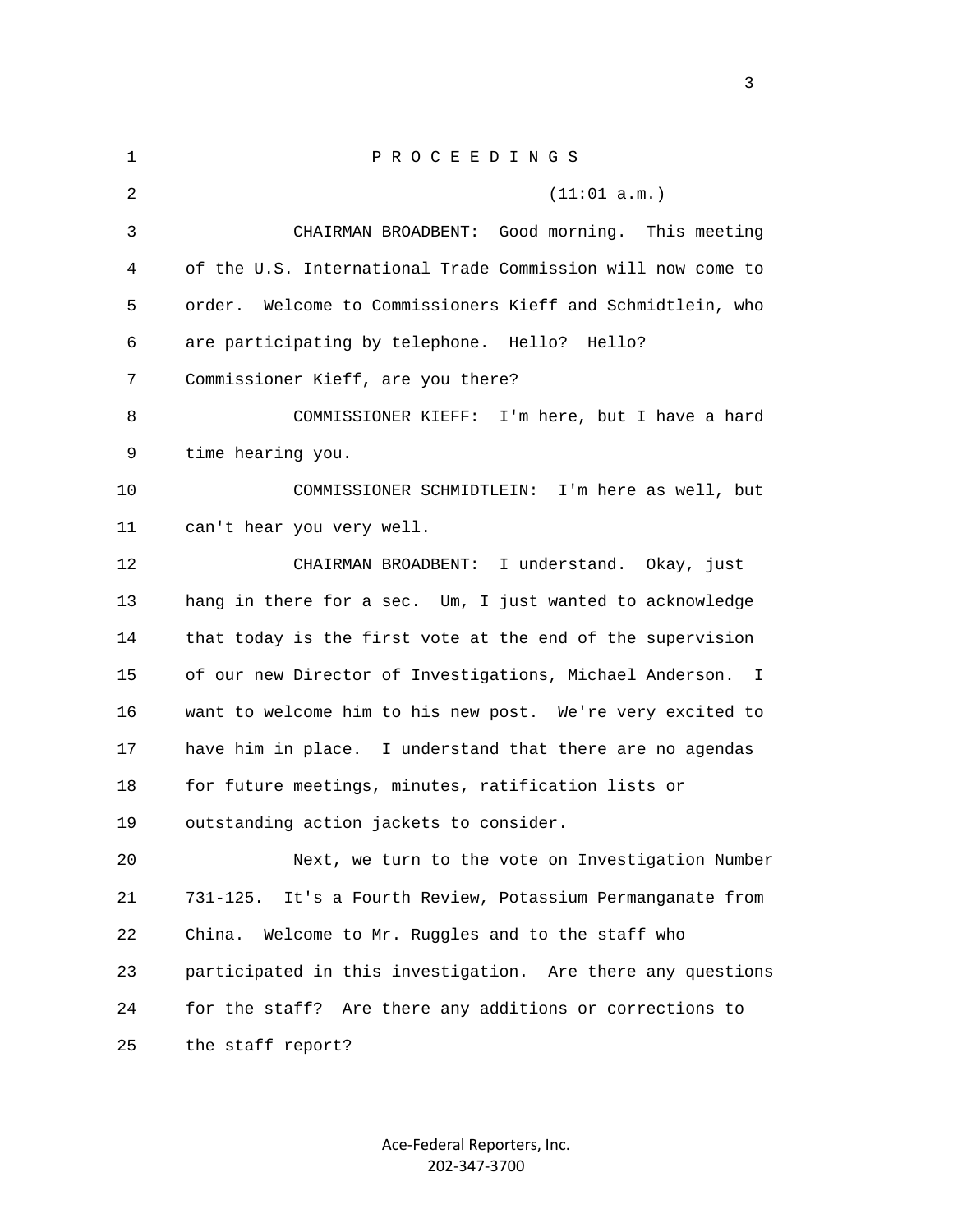1 MR. RUGGLES: Fred Ruggles, Office of 2 Investigation. No corrections or additions. 3 CHAIRMAN BROADBENT: Is there any objection to 4 approval of the staff report. Hearing none, it is approved. 5 Mr. Secretary, will you please call the roll? 6 MR. BISHOP: Commissioner Kieff? 7 COMMISSIONER KIEFF: I vote in the affirmative. 8 MR. BISHOP: Commissioner Broadbent? 9 COMMISSIONER BROADBENT: I vote in the 10 affirmative. 11 MR. BISHOP: Commissioner Pinkert? 12 COMMISSIONER PINKERT: I vote in the affirmative. 13 MR. BISHOP: Commissioner Johanson? 14 COMMISSIONER JOHANSON: I vote in the 15 affirmative. 16 MR. BISHOP: Commissioner Schmidtlein? 17 COMMISSIONER SCHMIDTLEIN: I vote in the 18 affirmative. 19 MR. BISHOP: Commissioner Williamson? 20 COMMISSIONER WILLIAMSON: I concur with my 21 colleagues. 22 MR. BISHOP: Madame Chairman, the Commission has 23 reached an affirmative determination. 24 CHAIRMAN BROADBENT: Thank you, Mr. Secretary. 25 Further information regarding this determination will be in

> Ace‐Federal Reporters, Inc. 202‐347‐3700

4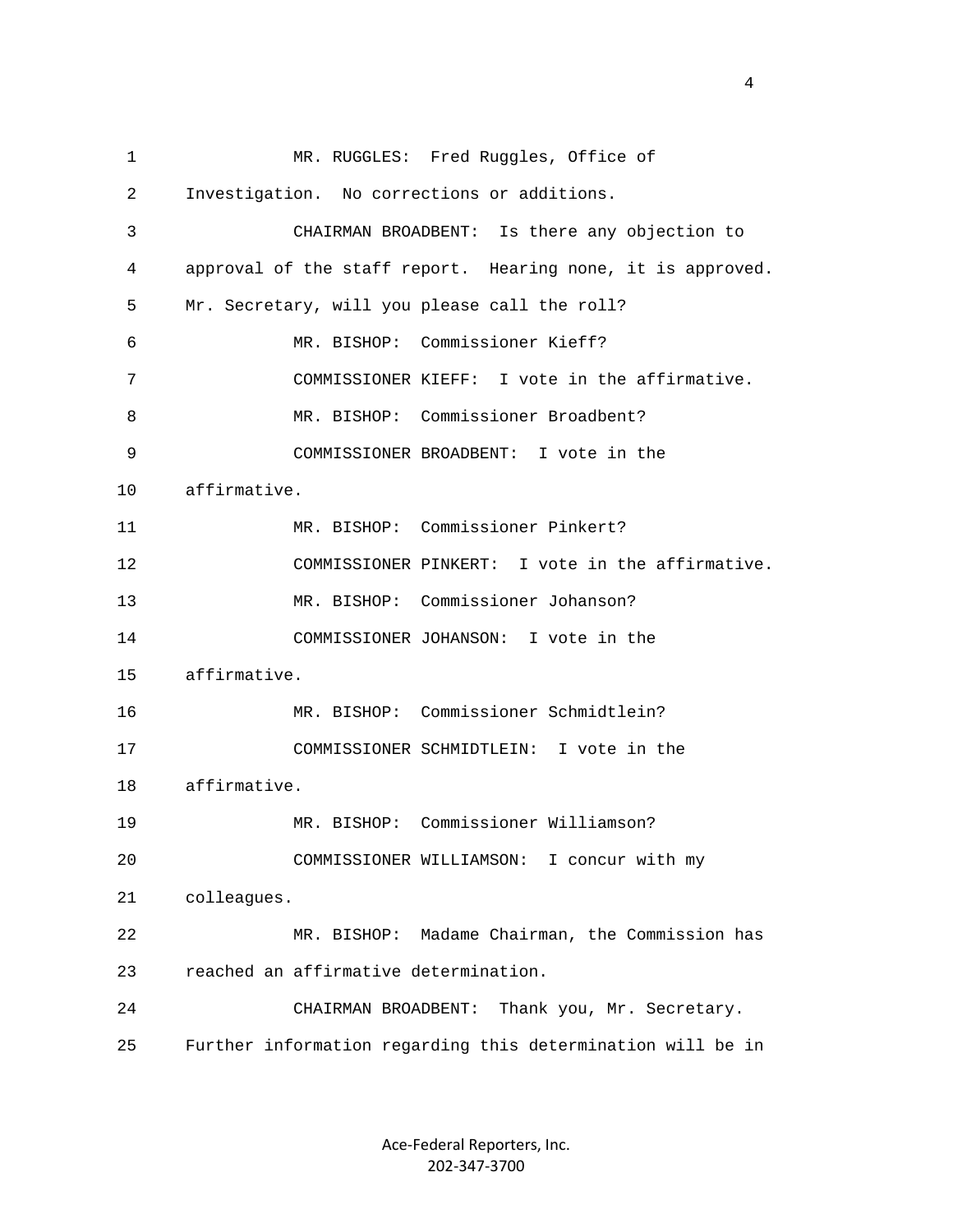| $\mathbf 1$     | the press release. Views of the Commission currently are   |
|-----------------|------------------------------------------------------------|
| $\overline{2}$  | scheduled to be completed and filed on January 29th, 2016. |
| $\mathfrak{Z}$  | Thank you to all of the staff that participated in this    |
| $\overline{4}$  | investigation. Seeing that there is no other business      |
| 5               | before the Commission, this meeting is adjourned.          |
| $\sqrt{6}$      | (Whereupon at 11:03 a.m. the hearing was                   |
| $7\phantom{.0}$ | adjourned.)                                                |
| 8               |                                                            |
| $\mathsf 9$     |                                                            |
| $10$            |                                                            |
| 11              |                                                            |
| 12              |                                                            |
| $13$            |                                                            |
| 14              |                                                            |
| 15              |                                                            |
| 16              |                                                            |
| 17              |                                                            |
| 18              |                                                            |
| 19              |                                                            |
| 20              |                                                            |
| $21\,$          |                                                            |
| 22              |                                                            |
| 23              |                                                            |
| 24              |                                                            |
| 25              |                                                            |